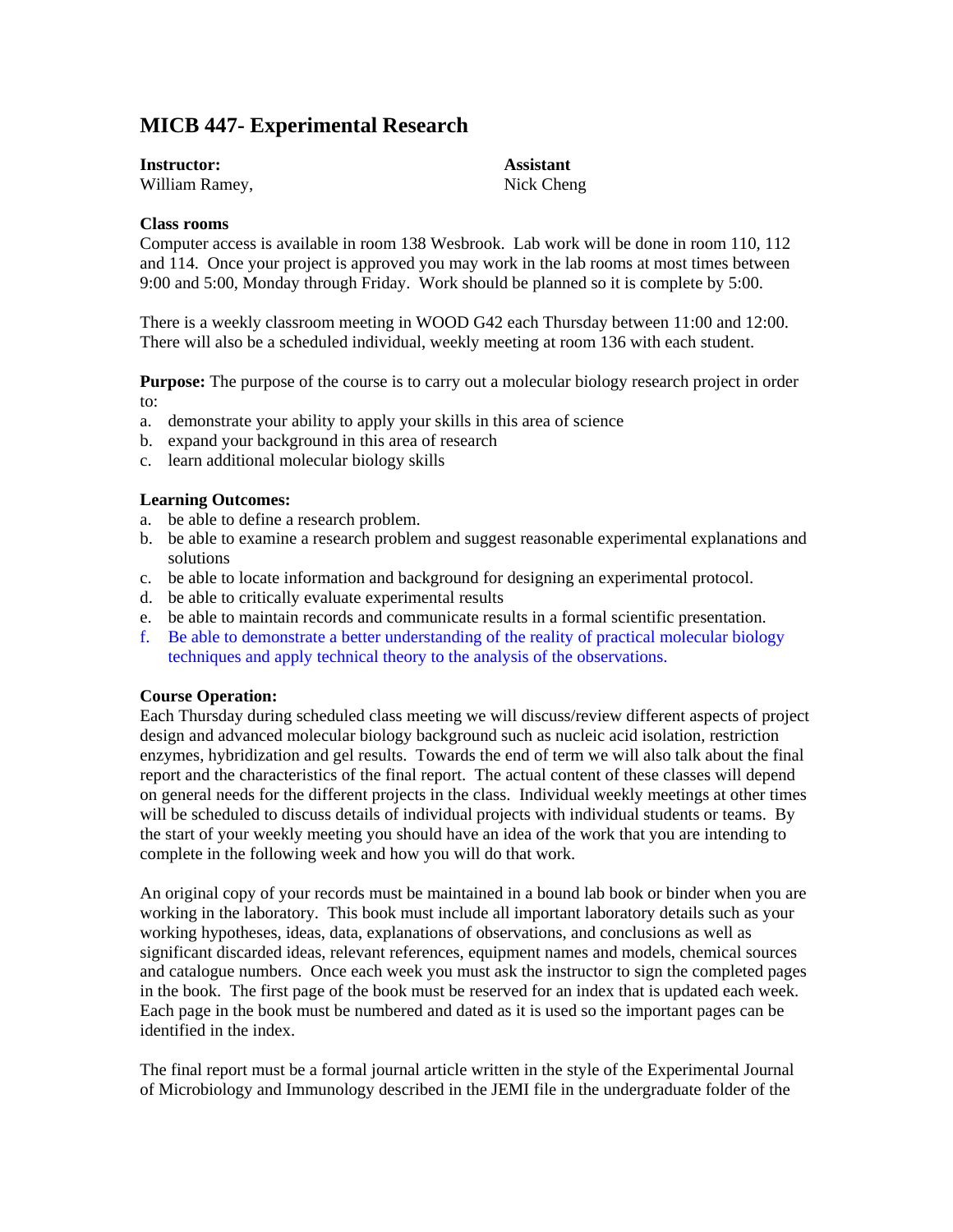Microbiology and Immunology website [www.microbiology.ubc.ca](http://www.microbiology.ubc.ca/) This style is adapted from the style used in the American Society for Microbiology journals such as J.Bacteriol and J.Immunol.

# **Grading**

If students wish there can be a written final exam based on the concepts of experimental research. Otherwise the grading will be a subjective evaluation based:

- a. On the demonstrated understanding of your attempted work and your demonstrated effort to achieve results. (Other research courses such as directed studies expect approximately 15 - to - 20 hours of lab work per week, your work - load should be similar).
- b. Your progress.
- c. On effective participation in the class discussions.
- d. The written proposals and the completeness of the lab record book.
- e. The project report (including the initial draft and the final report).
- f. Lab etiquette (tidiness, consideration of others working in the lab, safety).
- g. There is a penalty for late submissions of the initial draft or the final report unless permission for a late submission has already been arranged.

**Tentative Schedule:** (the schedule might be adjusted if the progress is too slow)

- a. Sept 2, week 1 select a problem and research background about the problem and the methods normally used to work with the problem. Sign-up for your project area.
- b. Sept 8, week 2 limit experimental problem, define the problem as an objective, start to develop an experimental plan, check sources of additional information, consider specific resource requirements (are the types of supplies and equipment available?), safety constraints. Start preparing general supplies that will be needed. Common supplies may be shared.
- c. Sept 15, week 3 refine experimental plan, justify the details and submit a written copy of the proposal to the course co-ordinator. Prepare specific supplies that will be needed to do the project. Common supplies may be shared. Request any chemicals or supplies that will likely be needed but are not available in the class inventory.
- d. Sept 22, week 4 begin experiments, report progress / problems / changes to proposals
- e. Sept 29, Oct 6, 13, 20, 27, Nov 5, 10, 17, 24 continue experimental work. Each week discuss progress of the results, observations and problems at the weekly individual meeting. Bring a printed copy of the results and experimental proposals to that meeting.
- f. On Oct 22 at the end of week 8 prepare a report (about one or 2 pages long) that summarizes the results up to that time and outlines the remaining work to complete the project.
- g. Nov 24, week 13 continue work if necessary. Begin writing the introduction, methods and references for the final report. (Some of these details could be started sooner by writing them out as you encounter them in the project).
- h. Nov 28. Provide an outline of the available results and general outline of the discussion. Clean up lab, stabilize useful cultures and supplies, and discard other materials.
- i. If the initial draft is submitted by December  $15<sup>th</sup>$  it will be reviewed and available to be picked up by later that week to do final revisions. If the initial report is submitted by January  $12<sup>th</sup>$  it will be reviewed and available to be picked up by February  $2<sup>nd</sup>$  to do final revisions.
- j. Monday, February  $16<sup>th</sup>$  provide the final corrected report (paper copy and an electronic copy) and the lab record book for grading.

# **Books**

Molecular Cloning,  $2^{nd}$  ed., J. Sambrook, E.F. Fritsch and T. Maniatis (1989) Basic Methods in Molecular Biology, L.G.Davis, M.D.Dibner and J.F.Battey (1986)